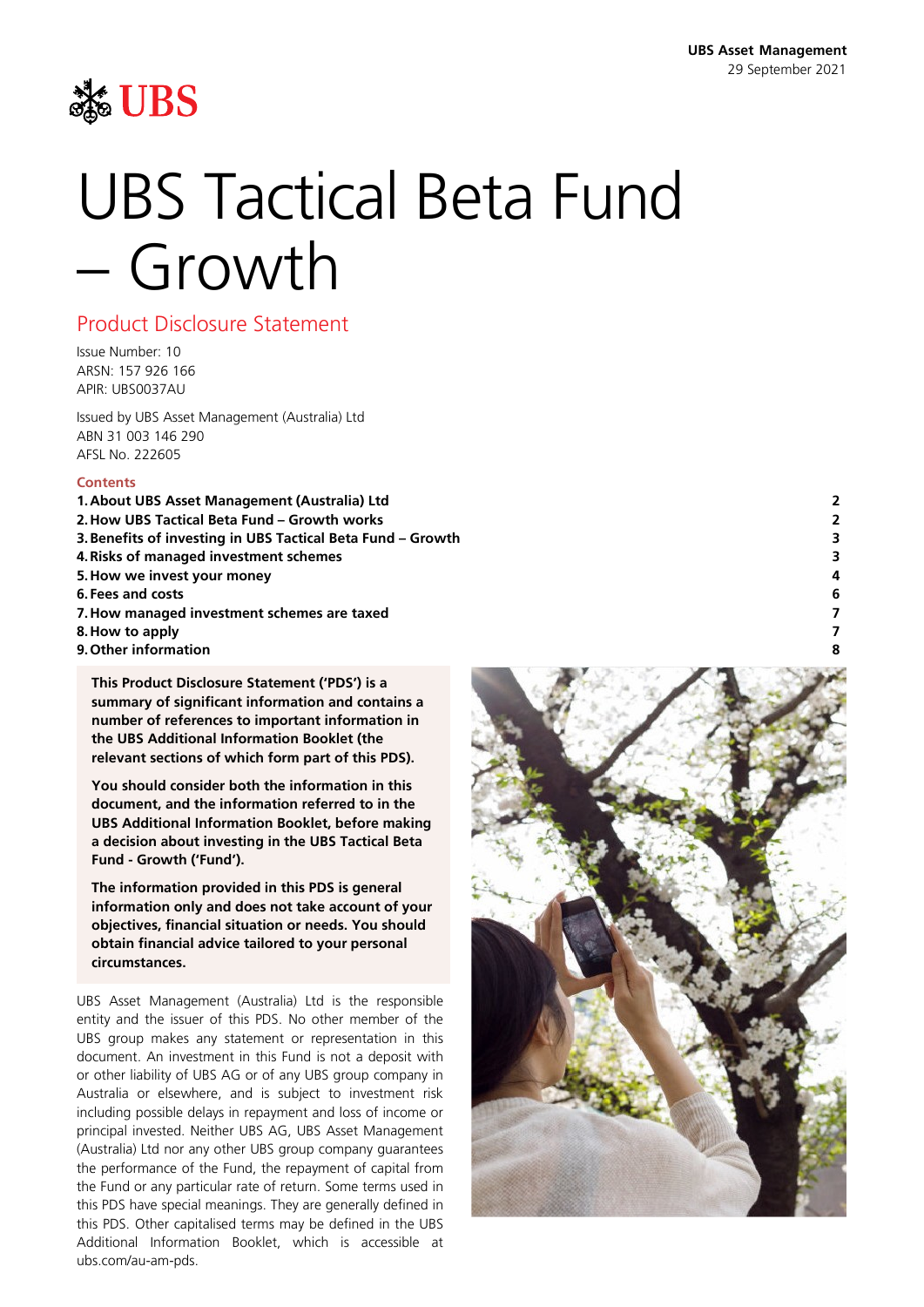### <span id="page-1-0"></span>1. About UBS Asset Management (Australia) Ltd

UBS Asset Management (Australia) Ltd ('Responsible Entity', 'RE', 'we' or 'us') is a wholly owned subsidiary of UBS Group AG. UBS Asset Management, a business division of UBS Group AG, is a large-scale asset manager with businesses welldiversified across regions, capabilities and distribution channels. It has invested assets of some \$1,563 billion and is located in 22 countries at 30 June 2021. UBS Asset Management offers investment capabilities and styles across all major traditional and alternative asset classes to private clients, financial intermediaries and institutional investors around the globe. These include equities, fixed income, currency, hedge funds, real estate and infrastructure; which can be combined into multi-asset strategies.

The Responsible Entity was established in Australia in 1986 and had invested assets of approximately \$54 billion at 30 June 2021 We offer a range of equities, fixed income and multi-asset capabilities while accessing international traditional and alternative solutions.

As Responsible Entity, our responsibilities and obligations are governed by the Fund's constitution ('Constitution'), the Corporations Act 2001 ('Corporations Act') and general trust law. We are solely responsible for the management of the Fund.

### <span id="page-1-1"></span>2. How UBS Tactical Beta Fund – Growth works

The Fund is a registered managed investment scheme structured as a unit trust. Investors are issued with units which entitle them to an interest in the Fund's assets and other rights and obligations as described in the Constitution. Assets are acquired in accordance with the Fund's investment strategy. You can invest in the Fund either directly or indirectly through investor directed portfolio services, IDPS-like schemes, nominee or custody services typically known as wrap accounts or master trusts (collectively referred to as 'IDPS' in this PDS).

Direct investors are recorded in the Fund's register as the unit holder when they invest. Investors investing through an IDPS can access the Fund as indirect investors but will not become a unit holder of the Fund. The IDPS operator or custodian will be recorded in the Fund's register as the unit holder and will be the only entity able to exercise the rights and receive the benefits of a unit holder. For example, indirect investors cannot attend meetings of members or transfer units in the Fund. Reports, transaction confirmations, distribution and withdrawal payments will be sent directly to the IDPS operator or custodian on the register. If you are an indirect investor, most issues and queries relating to your investment must be directed to your IDPS operator or custodian.

#### **Transacting in the Fund**

**Apply via application form:** You can make an initial or additional application for units by completing the application form or on-line application form, available for download from your adviser or available on our website at ubs.com/au-am-pds ('Application Form'). If you are investing through an IDPS, contact your IDPS operator who will provide you with the documentation it requires you to complete. Applications for units in the are subject to cut-off times and applicable unit prices. See section 2 of the UBS Additional Information Booklet for more information.

**Minimum investment amounts:** The minimum initial investment amount in the Fund is \$50,000. If you invest through an IDPS, you should consult your IDPS operator to find out the minimum amount you can invest in the Fund.

**Additional investment:** The minimum additional investment amount is \$1,000.

**Withdrawals:** You can apply to withdraw all or part of your investment at any time, subject to the Fund being liquid. Withdrawal requests for the Fund are subject to cut-off times and unit prices determined at applicable valuation times.

If you are investing through an IDPS, your IDPS operator will provide you with information about withdrawals and any additional requirements. Withdrawal requests will usually be processed within 6 Business Days from when you make a request to us, or if you invest through an IDPS, the withdrawal proceeds will usually be processed for the IDPS operator within 6 Business Days from when your IDPS operator lodges a withdrawal request. Significantly longer periods may apply from time to time such as when there is a freeze on withdrawals. In addition, if a member on a Business Day requests withdrawal of units totalling more than 5% of the total number of units on issue, we may treat the request as five separate equal requests received on each of the five successive Business Days starting from the day when we received the original request.

**Price:** The net asset value of the Fund (as defined in the Constitution) is normally determined at least once on each Business Day. The price of units in the Fund is based on the net asset value of the Fund and transaction costs and will vary as the market value of assets in the Fund rises or falls.

**Distributions:** Distributions are typically paid to you (or your IDPS operator) every three months as soon as practicable after the end of the distribution period (and in any event, within three months of the end of the relevant distribution period). In addition to any scheduled distributions, we may pay a distribution at any time and for any reason. Prior notice of special distributions may or may not be provided.

The Fund may earn income from its various investments which it will distribute if the RE determines that the amount of the income is sufficient to justify a distribution. Capital or revenue gains or losses can occur on the sale of investments within the Fund. As a result, distributions determined by the RE may vary from period to period. Generally, all taxable income and realised taxable capital gains in a financial year will be distributed to unitholders.

The share of any income you (or your IDPS operator) receive depends on the number of units held in the Fund at the end of the distribution period. The amount may vary with each distribution and unit prices normally fall following a distribution. If you or your IDPS operator invests just prior to a distribution, you may receive some of your investment back immediately as income. If you withdraw from the Fund just before a distribution, you might turn accrued income into a capital gain or a reduction in your capital losses as the withdrawal proceeds might reflect a share of the income for the period.

You should read the important information about acquiring and disposing of interests in the Fund before making a decision. Go to sections 2 and 4 of the UBS Additional Information Booklet available on request from your IDPS operator (if applicable), from us by calling 1800 572 018, or from our website: ubs.com/au-am-pds.

The material relating to acquiring and disposing of interests may change between the time when you read this Statement and the day when you acquire the product.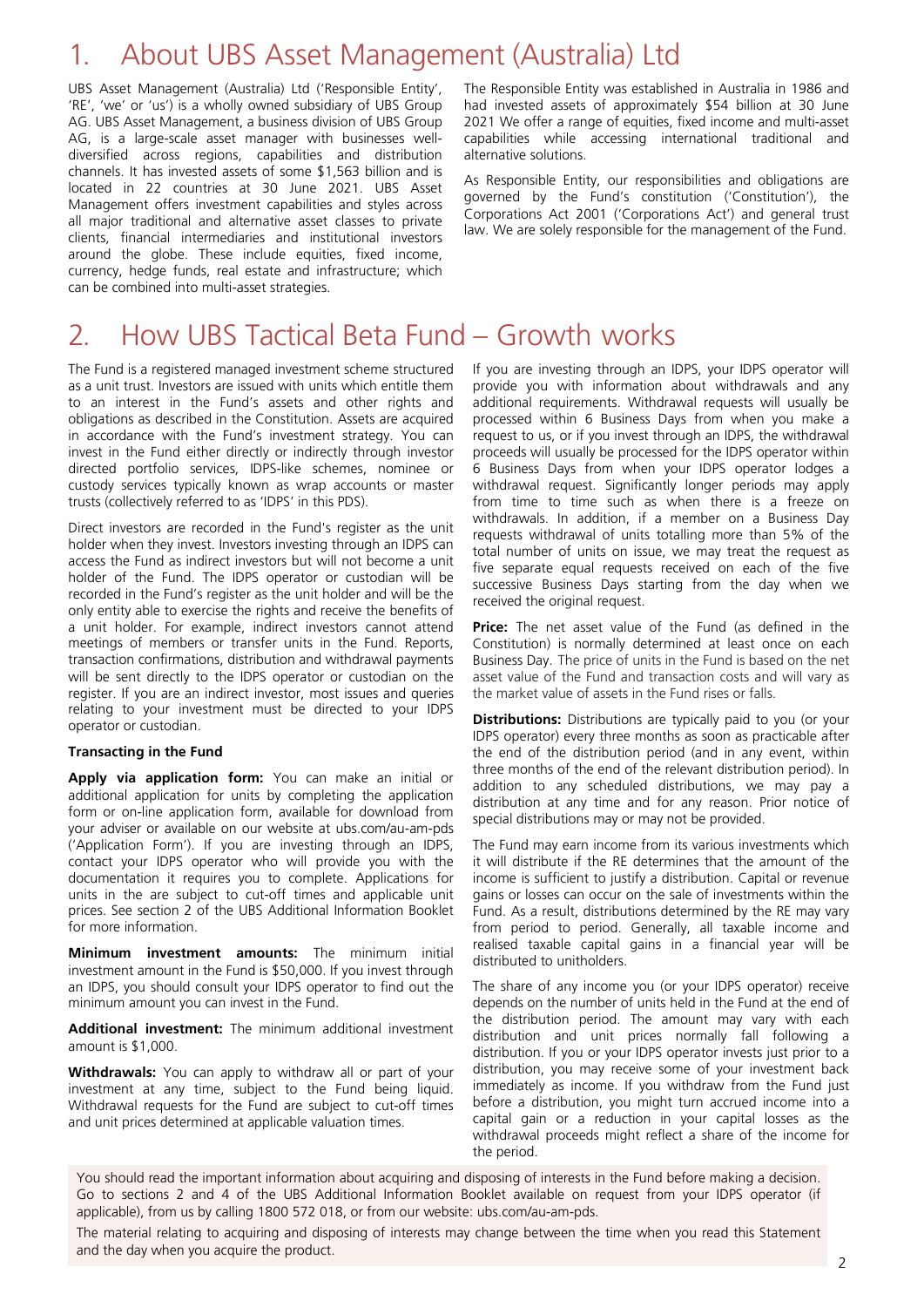## <span id="page-2-0"></span>3. Benefits of investing in UBS Tactical Beta Fund – Growth

By investing in the Fund, you gain access to an actively managed Fund that invests in a wide range of assets, providing a diversified portfolio of both growth and income assets.

#### **The significant benefits and features of investing in the Fund are:**

**Investment return:** The assets of the Fund's investment portfolio are allocated with a view to managing the overall risk and return of the multi asset portfolio. Tactical asset allocation, along with the passive market return, or beta, are the sources of the Fund's return.

**Access**: The pooling of assets in the Fund provides investors with access to investment opportunities and diversification that may not be available to an individual investor.

**Diversification:** Access to a wide range of asset classes, including equities and fixed income securities, providing a diversified portfolio of both growth and income assets. By constructing a portfolio with a broad mix of investments, the aim is to diversify the sources of investment risk and return.

**Cost effective access to active management:** The asset class mix within the Fund is actively managed in response to expected market changes.

The use of passive investments to build the portfolio reduces the overall management fee compared to traditional multi asset funds.

**Research resources:** We have over 30 years' experience in asset allocation and managing multi-asset strategies. Our global team of investment professionals are located across multiple time zones allowing them to work around the clock and bring their global insights and local market knowledge together, capitalising on this breadth of opportunity to identify the best investment ideas.

**Distributions:** The potential to receive regular distributions.

You should read the important information about benefits and features of the Fund before making a decision. Go to section 3 of the UBS Additional Information Booklet available on request from your IDPS operator (if applicable), from us by calling 1800 572 018, or from our website: ubs.com/au-am-pds.

The material relating to benefits and features may change between the time when you read this Statement and the day when you acquire the product.

### <span id="page-2-1"></span>4. Risks of managed investment schemes

#### **4.1 All investments carry risk**

It is important to be aware that all investments carry risk. Different strategies for investing may carry different levels of risk, depending on the assets that make up the strategy. Assets with the highest long-term returns may also carry the highest level of short-term risk. The level of risk will also vary for each person depending on a range of factors, including age, investment time frames, where other parts of your wealth are invested, and your risk tolerance.

The value of an investment may move up or down, sometimes rapidly and unpredictably.

You may receive less than the value of your original investment when you withdraw from the Fund. Returns are not guaranteed, the level of returns will vary and future returns may differ from past returns.

In addition, changes in the legal, regulatory and tax environment, economic conditions, political events, investor sentiment and market variables such as interest rates, inflation, exchange rates and equity indices can all directly or indirectly influence the value of your investments.

#### **4.2 Summary of significant risks of the Fund**

Some of the risks associated with an investment in the Fund are listed below. They are not a complete set of all risks associated with investing in the Fund.

| Type of risk                        | <b>Description of risk</b>                                                                                                                                                                                                                                                                                                                                                        |
|-------------------------------------|-----------------------------------------------------------------------------------------------------------------------------------------------------------------------------------------------------------------------------------------------------------------------------------------------------------------------------------------------------------------------------------|
| <b>Portfolio</b><br>management risk | This is an actively managed portfolio. There is a risk that the investment techniques and risk analyses<br>employed by our portfolio management team in making investment decisions for the Fund will not<br>produce the desired results. Additionally, the Fund could be adversely affected by material changes to<br>the resources and skills of our portfolio management team. |
| <b>Fund of Fund risk</b>            | The investment performance of the Fund investing in other funds is affected by the investment<br>performance of the underlying funds in which the Fund invests. Through its investment in the<br>underlying funds, the Fund is subject to the risks of the underlying funds' investments and subject to<br>the underlying funds' expenses.                                        |
|                                     | <b>Company specific risk</b> The value of investments can vary because of changes to the profitability, cash flow, dividends,<br>management, market share or business environment of the companies to which the Fund has<br>investment exposure.                                                                                                                                  |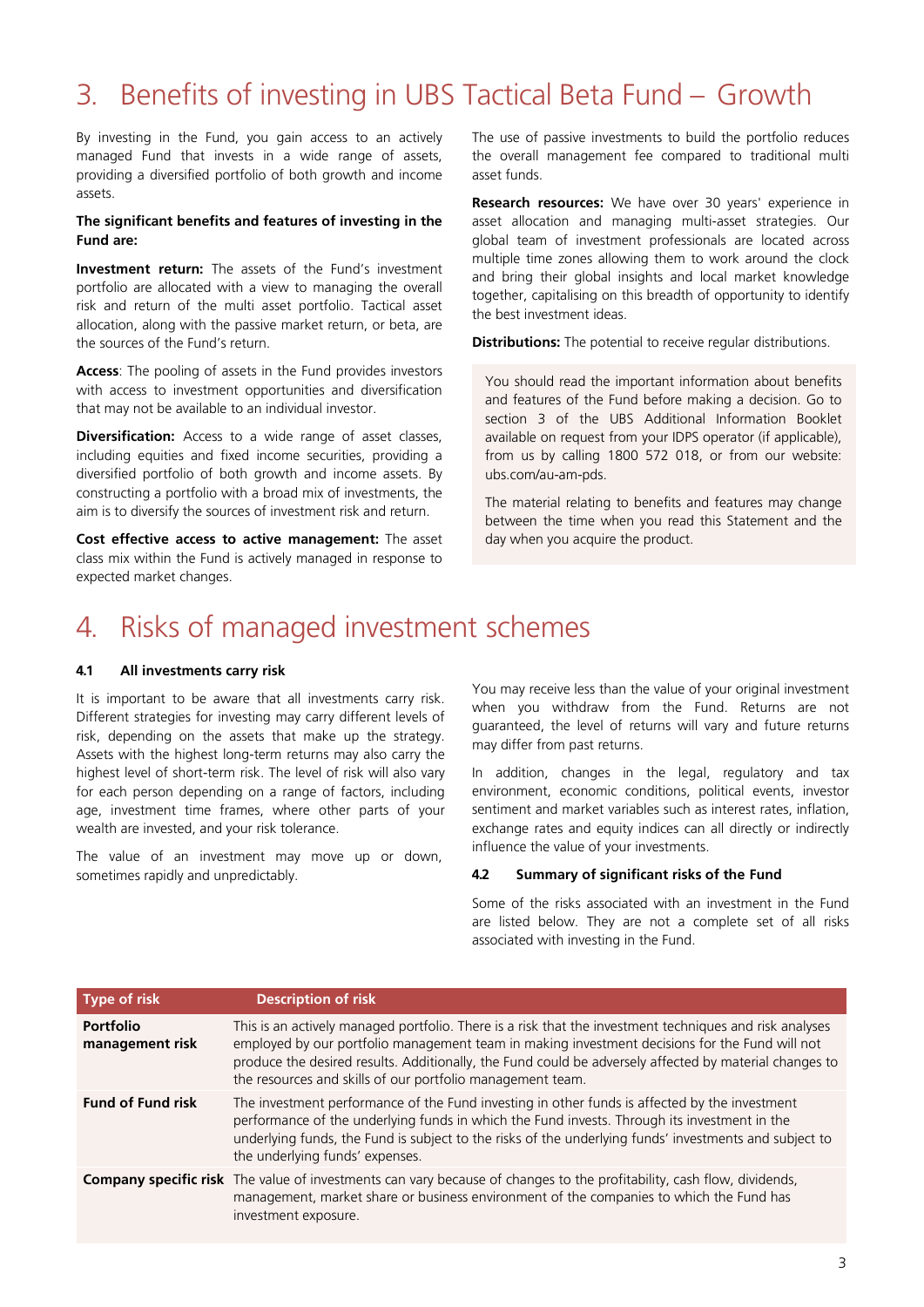| <b>Foreign investment</b><br>risk     | Additional risks may arise when investing overseas, including changes in foreign exchange control<br>regulations, foreign tax legislation and withholding tax and government policy. Additionally,<br>differences in accounting, legal, securities trading and settlement procedures can also impact on the<br>value of a Fund's investment.                                                                                                                                                                                                                                                                                                                                                                                                                                                                                                                                                                                                                                                                 |
|---------------------------------------|--------------------------------------------------------------------------------------------------------------------------------------------------------------------------------------------------------------------------------------------------------------------------------------------------------------------------------------------------------------------------------------------------------------------------------------------------------------------------------------------------------------------------------------------------------------------------------------------------------------------------------------------------------------------------------------------------------------------------------------------------------------------------------------------------------------------------------------------------------------------------------------------------------------------------------------------------------------------------------------------------------------|
| <b>Credit risk</b>                    | The issuer of a credit instrument (debt securities and deposits) may fail to meet its obligation to repay<br>the principal or the interest payments. The value of the Fund will be affected by the perceived or<br>actual creditworthiness of the Fund's investments. A perceived or actual deterioration of the credit<br>quality of one or more securities in the Fund (which may be associated with a credit rating<br>downgrade, or a perceived risk of a downgrade) will likely adversely impact the value of such securities<br>and, as a result, the value of the Fund. The debt securities held by the Fund generally rank, in respect<br>of the order of payment on a default of the issuer, behind secured debt (if any) and any other<br>mandatorily preferred obligations (e.g. tax and employee payments and certain other obligations such<br>as bank deposits or protected accounts).                                                                                                         |
|                                       | Although the Fund's portfolio invests in both "investment grade" and high yield securities, credit<br>ratings merely reflect the rating assigned by the credit rating agency to represent the issuer's<br>creditworthiness (its ability to make interest repayments and repay the principal amount borrowed),<br>and do not provide any assurance regarding the bond issuer's ability to meet its payment obligations<br>in relation to a bond. Credit ratings are not intended to be an investment recommendation or used as<br>a basis for assessing investment merit. They are limited in scope and may be changed or withdrawn at<br>any time. Higher rated borrowers with an "investment grade" rating generally allow companies to pay<br>lower interest rates on their debt when compared with lower rated borrowers. Credit ratings are<br>intended to be used by wholesale investors only and should not be relied on by retail investors when<br>making a decision about an investment in the Fund |
| <b>Currency &amp;</b><br>hedging risk | The Fund is managed on a partially hedged basis, meaning it is exposed to risks associated with<br>exchange rate movements between the Australian dollar and the currencies in which the Fund's<br>investments are denominated. Currency movements relative to the Australian dollar can cause changes<br>to the value of your investments. The Fund actively manages its currency exposure.                                                                                                                                                                                                                                                                                                                                                                                                                                                                                                                                                                                                                 |
| <b>Derivative risk</b>                | Derivatives may be used to gain or reduce exposure to markets as well as to manage risk. Fluctuations<br>in the price of a derivative may reflect movements in the underlying assets, reference rate or index to<br>which the derivatives relate. The use of derivative positions to hedge the risk of physical securities may<br>involve 'basis risk', which refers to the possibility that the derivative positions may not move perfectly in<br>line with the physical security. As a consequence, the derivative position cannot always be expected to<br>perfectly hedge the risk of the physical security. Derivative holdings may result in notional exposures<br>that are greater than the underlying value of assets in the Fund.                                                                                                                                                                                                                                                                   |
| <b>Counterparty risk</b>              | A counterparty (such as a party to a derivative contract) may fail to perform contractual obligations,<br>either in whole or in part.                                                                                                                                                                                                                                                                                                                                                                                                                                                                                                                                                                                                                                                                                                                                                                                                                                                                        |
|                                       | Regulatory & tax risk Changes in the legal or regulatory environment, taxation or other relevant laws, or interpretation or<br>administration of those laws could have adverse implications on the investment or on you as a unit<br>holder.                                                                                                                                                                                                                                                                                                                                                                                                                                                                                                                                                                                                                                                                                                                                                                 |

When considering investing in a managed investment scheme, it is important to understand that the appropriate level of risk for you will depend on your age, investment time frames, where other parts of your wealth are invested, and your risk tolerance (that is, how prepared you are to lose money you have invested), and the impact that such loss will have for you.

### <span id="page-3-0"></span>5. How we invest your money

The table below summarises how we invest your money.

| The Fund is a diversified Australian and global portfolio with the long term neutral (or average)<br><b>Fund description</b><br>exposure to income assets and growth assets expected to be 30% / 70% respectively of the total<br>portfolio.<br>Investment return<br>The Fund aims to outperform (after management costs) the Benchmark (see investment guidelines)<br>objective<br>over rolling five year periods.<br>The Fund comprises a diversified portfolio of income and growth assets predominantly using passive<br><b>Investment strategy</b><br>funds, exchange traded funds (ETFs), direct securities, cash, cash equivalents and derivatives. The<br>the overall risk and return of the portfolio. The Fund is not permitted to use leverage to amplify the<br>exposure of the Fund to an investment. |                                                                                                           |
|--------------------------------------------------------------------------------------------------------------------------------------------------------------------------------------------------------------------------------------------------------------------------------------------------------------------------------------------------------------------------------------------------------------------------------------------------------------------------------------------------------------------------------------------------------------------------------------------------------------------------------------------------------------------------------------------------------------------------------------------------------------------------------------------------------------------|-----------------------------------------------------------------------------------------------------------|
|                                                                                                                                                                                                                                                                                                                                                                                                                                                                                                                                                                                                                                                                                                                                                                                                                    |                                                                                                           |
|                                                                                                                                                                                                                                                                                                                                                                                                                                                                                                                                                                                                                                                                                                                                                                                                                    |                                                                                                           |
|                                                                                                                                                                                                                                                                                                                                                                                                                                                                                                                                                                                                                                                                                                                                                                                                                    | Fund tactically allocates between asset classes and currencies based on their relative value, in light of |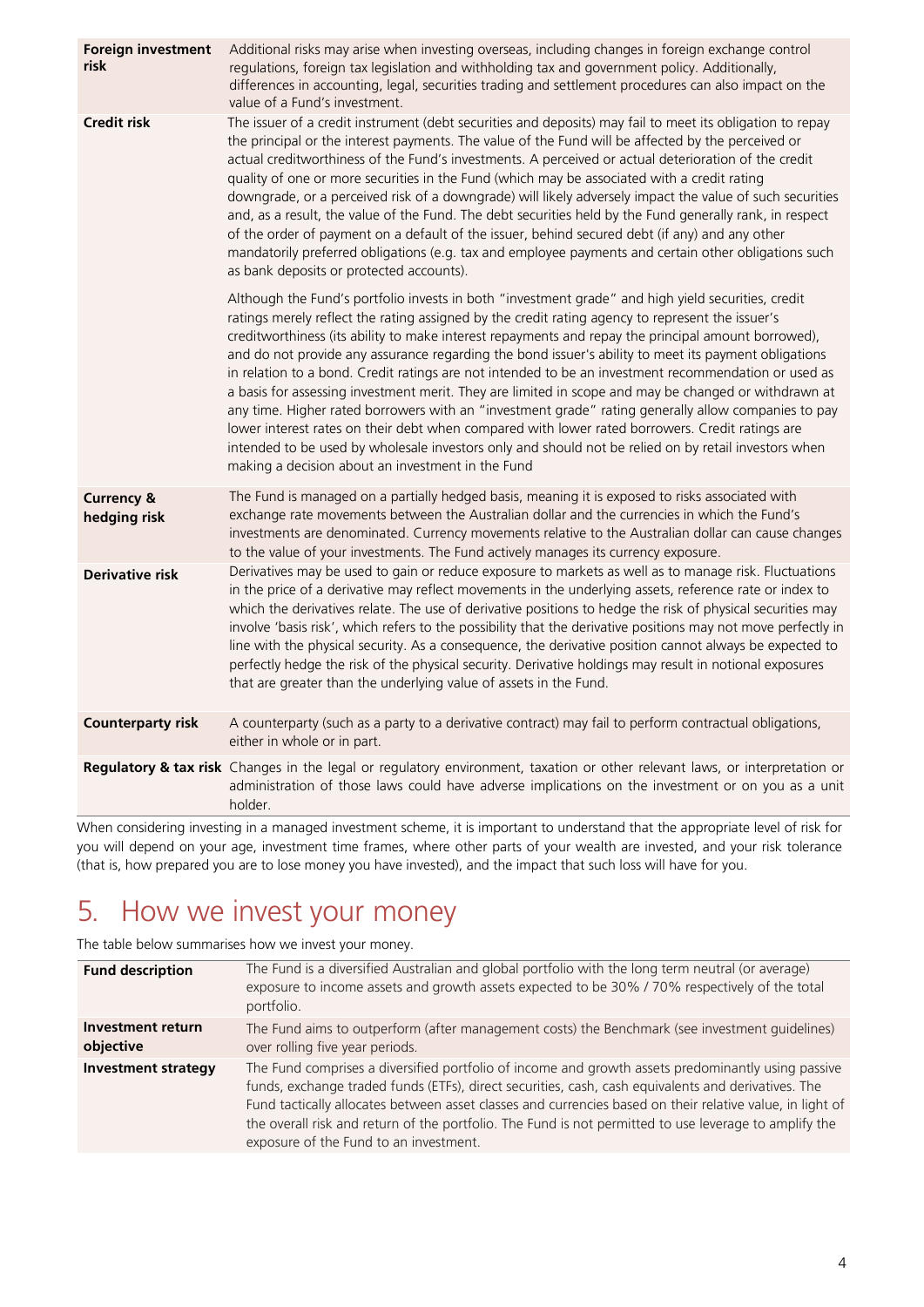**Investment guidelines** The Benchmark is based on the return on the following market indices based on the Neutral Allocation of assets. The Neutral Allocation of assets represents the likely expected long term average exposure of the portfolio to various asset classes in order to meet its investment objective over a full investment cycle. At any point in time the actual asset weighting of the portfolio may be set away from the neutral position, although still consistent with the asset allocation range, reflecting the views of the portfolio manager. The asset allocation framework is shown in the table below.

> The Fund may invest across the following asset classes: cash, cash funds and cash equivalents, fixed income, equities, listed property, foreign currency and alternatives. The Fund may also invest in financial derivatives to gain or reduce exposure to relevant markets and manage investment risk, interest rate risk, credit risk and foreign exchange risk. The Fund may invest in other UBS and thirdparty managed funds and exchange-traded funds and direct securities

|                                                                                       | <b>Asset allocation</b>                                                                                                                                                                                                                                                                                                                                                                                                                                                                                                                                                                                                                                                                                                                                                                                                                                                                           | <b>Underlying asset class</b><br>"Benchmark"                                                            | <b>Neutral</b><br>Allocation % Range %* | <b>Strategy</b> |
|---------------------------------------------------------------------------------------|---------------------------------------------------------------------------------------------------------------------------------------------------------------------------------------------------------------------------------------------------------------------------------------------------------------------------------------------------------------------------------------------------------------------------------------------------------------------------------------------------------------------------------------------------------------------------------------------------------------------------------------------------------------------------------------------------------------------------------------------------------------------------------------------------------------------------------------------------------------------------------------------------|---------------------------------------------------------------------------------------------------------|-----------------------------------------|-----------------|
|                                                                                       | <b>Income Assets</b>                                                                                                                                                                                                                                                                                                                                                                                                                                                                                                                                                                                                                                                                                                                                                                                                                                                                              |                                                                                                         |                                         |                 |
|                                                                                       | Cash, Cash Funds and<br>Cash equivalents                                                                                                                                                                                                                                                                                                                                                                                                                                                                                                                                                                                                                                                                                                                                                                                                                                                          | Bloomberg AusBond Bank Bill Index                                                                       | 3                                       | $0 - 20$        |
|                                                                                       | Fixed income                                                                                                                                                                                                                                                                                                                                                                                                                                                                                                                                                                                                                                                                                                                                                                                                                                                                                      | <b>TOTAL</b>                                                                                            | 27                                      | $5 - 45$        |
|                                                                                       | - Australian Fixed Income                                                                                                                                                                                                                                                                                                                                                                                                                                                                                                                                                                                                                                                                                                                                                                                                                                                                         | <b>Bloomberg AusBond Composite</b><br>0+YR Index                                                        | 9                                       |                 |
|                                                                                       | - International Fixed Income                                                                                                                                                                                                                                                                                                                                                                                                                                                                                                                                                                                                                                                                                                                                                                                                                                                                      | Bloomberg Global Aggregate<br>(Hedged to AUD) Index                                                     | 18                                      |                 |
|                                                                                       | <b>TOTAL</b>                                                                                                                                                                                                                                                                                                                                                                                                                                                                                                                                                                                                                                                                                                                                                                                                                                                                                      |                                                                                                         | 30                                      | $10 - 50$       |
|                                                                                       | <b>Growth assets</b>                                                                                                                                                                                                                                                                                                                                                                                                                                                                                                                                                                                                                                                                                                                                                                                                                                                                              |                                                                                                         |                                         |                 |
|                                                                                       | Australian Equities                                                                                                                                                                                                                                                                                                                                                                                                                                                                                                                                                                                                                                                                                                                                                                                                                                                                               | MSCI Australia Domestic IMI Custom<br>ex Tobacco ex Controversial Weapons<br>(Gross Total Return) Index | 24                                      | $15 - 35$       |
|                                                                                       | International Equities**<br>** This exposure is 50% hedged to                                                                                                                                                                                                                                                                                                                                                                                                                                                                                                                                                                                                                                                                                                                                                                                                                                     | MSCI World ex Australia ex Tobacco<br>ex Controversial Weapons (Net Total<br>Return) Index              | 40                                      | $30 - 55$       |
|                                                                                       | AUD and 50% unhedged<br>Emerging Markets Equities***<br>*** This exposure is 100%                                                                                                                                                                                                                                                                                                                                                                                                                                                                                                                                                                                                                                                                                                                                                                                                                 | MSCI EM (Emerging Markets) ex<br>Tobacco ex Controversial Weapons<br>(Net Total Return) Index           | 6                                       | $0 - 15$        |
|                                                                                       | unhedged                                                                                                                                                                                                                                                                                                                                                                                                                                                                                                                                                                                                                                                                                                                                                                                                                                                                                          |                                                                                                         |                                         |                 |
|                                                                                       | <b>TOTAL</b>                                                                                                                                                                                                                                                                                                                                                                                                                                                                                                                                                                                                                                                                                                                                                                                                                                                                                      |                                                                                                         | 70                                      | $45 - 90$       |
|                                                                                       | <b>Alternative assets</b><br>Alternative assets                                                                                                                                                                                                                                                                                                                                                                                                                                                                                                                                                                                                                                                                                                                                                                                                                                                   |                                                                                                         | $\circ$                                 | $0 - 5$         |
|                                                                                       | <b>TOTAL</b>                                                                                                                                                                                                                                                                                                                                                                                                                                                                                                                                                                                                                                                                                                                                                                                                                                                                                      |                                                                                                         | 0                                       | $0 - 5$         |
|                                                                                       | <b>Foreign currency</b>                                                                                                                                                                                                                                                                                                                                                                                                                                                                                                                                                                                                                                                                                                                                                                                                                                                                           |                                                                                                         |                                         |                 |
|                                                                                       | Foreign Currency Exposure                                                                                                                                                                                                                                                                                                                                                                                                                                                                                                                                                                                                                                                                                                                                                                                                                                                                         |                                                                                                         | 26                                      | $15 - 35$       |
|                                                                                       | <b>TOTAL</b>                                                                                                                                                                                                                                                                                                                                                                                                                                                                                                                                                                                                                                                                                                                                                                                                                                                                                      |                                                                                                         | 26                                      | $15 - 35$       |
|                                                                                       | Exposure may include derivatives.                                                                                                                                                                                                                                                                                                                                                                                                                                                                                                                                                                                                                                                                                                                                                                                                                                                                 | *Ranges may be exceeded from time to time due to market movements or significant cashflows.             |                                         |                 |
| <b>Investor suitability</b>                                                           | The Fund is best suited to investors who seek to achieve returns from a mix of growth and income<br>assets.                                                                                                                                                                                                                                                                                                                                                                                                                                                                                                                                                                                                                                                                                                                                                                                       |                                                                                                         |                                         |                 |
| <b>Risk level of the Fund</b>                                                         | The Fund is a high risk investment. Some of the significant risks associated with this investment are<br>set out in section 4.                                                                                                                                                                                                                                                                                                                                                                                                                                                                                                                                                                                                                                                                                                                                                                    |                                                                                                         |                                         |                 |
| <b>Suggested minimum</b><br>investment timeframe                                      | At least five years.                                                                                                                                                                                                                                                                                                                                                                                                                                                                                                                                                                                                                                                                                                                                                                                                                                                                              |                                                                                                         |                                         |                 |
| <b>Labour standards</b><br>and environmental,<br>social and ethical<br>considerations | Decisions about whether to buy, hold or sell investments are based on economic and valuation<br>factors - the Responsible Entity does not take into consideration labour standards or environmental,<br>social or ethical considerations in its investment decisions for ethical or moral reasons. The<br>Responsible Entity's assessment of economic and valuation criteria for selecting, retaining or realising<br>an investment could be informed by a number of factors, which might include labour standards or<br>environmental, social and governance (ESG) considerations or ethical considerations. The Responsible<br>Entity may still invest in securities with a higher ESG risk profile where it believes the potential return<br>outweighs the risks identified. UBS Asset Management is an Investment Management signatory to<br>the Principles for Responsible Investment (PRI). |                                                                                                         |                                         |                 |

**WARNING:** When choosing an option to invest in, you should consider the likely investment return, the risk and your investment timeframe.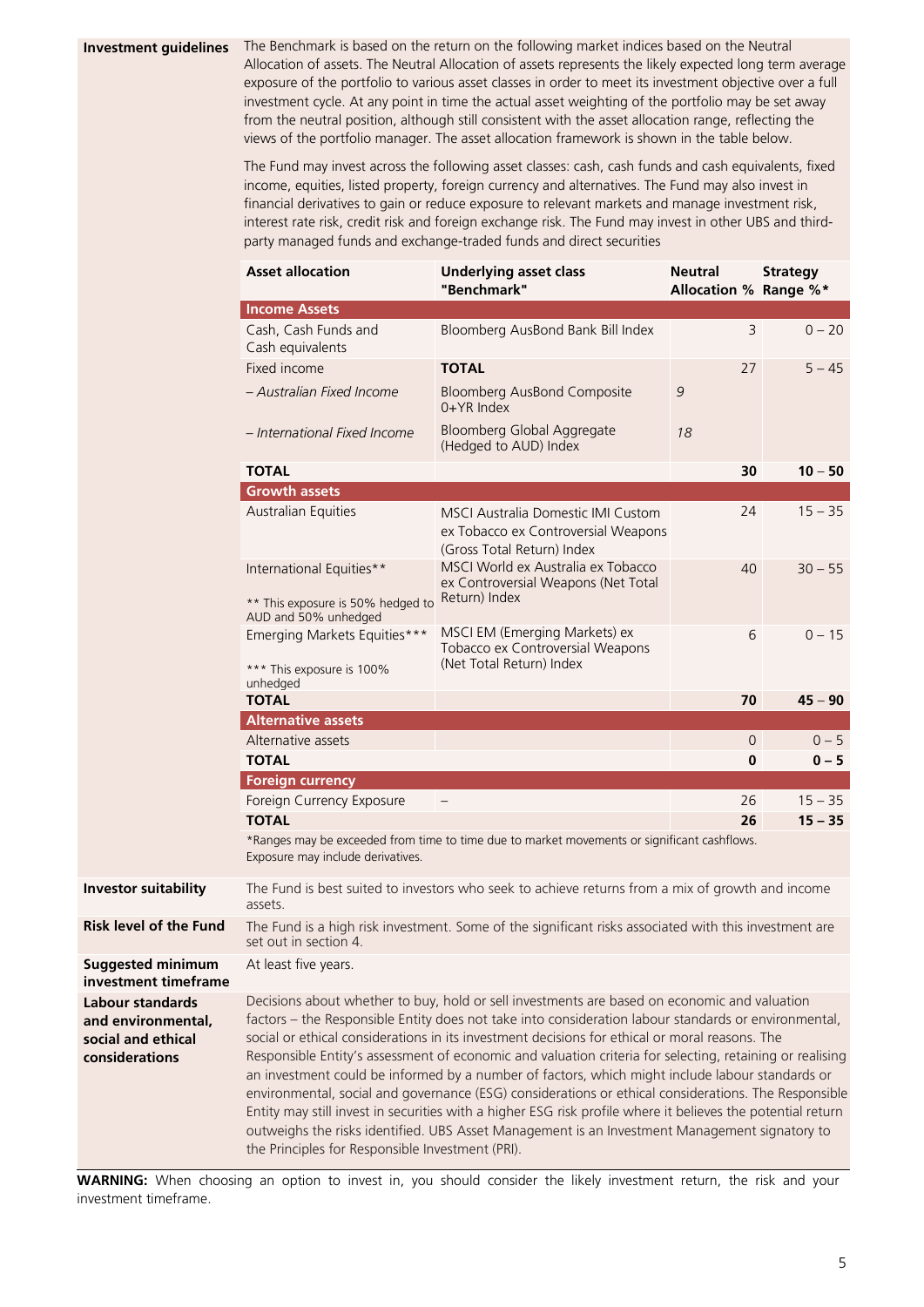## <span id="page-5-0"></span>6. Fees and costs

#### **Did you know?**

Small differences in both investment performance and fees and costs can have a substantial impact on your long term returns.

For example, total annual fees and costs of 2% of your investment balance rather than 1% could reduce your final return by up to 20% over a 30 year period (for example, reduce it from \$100 000 to \$80 000).

You should consider whether features such as superior investment performance or the provision of better member services justify higher fees and costs.

You may be able to negotiate to pay lower contribution fees and management costs where applicable. Ask the fund or your financial adviser.

#### **To find out more**

If you would like to find out more, or see the impact of the fees based on your own circumstances, the Australian Securities and Investments Commission (ASIC) website (www.moneysmart.gov.au) has a managed funds fee calculator to help you check out different fee options.

#### **6.1 Fees and costs**

| Type of fee or cost                              | <b>Amount</b>                                                                                                                                                                                                                                                                                                                                                                                                                                                                                     |  |
|--------------------------------------------------|---------------------------------------------------------------------------------------------------------------------------------------------------------------------------------------------------------------------------------------------------------------------------------------------------------------------------------------------------------------------------------------------------------------------------------------------------------------------------------------------------|--|
| Fees when your money moves in or out of the Fund |                                                                                                                                                                                                                                                                                                                                                                                                                                                                                                   |  |
| <b>Establishment fee</b>                         | Nil                                                                                                                                                                                                                                                                                                                                                                                                                                                                                               |  |
| <b>Contribution fee</b>                          | <b>Nil</b>                                                                                                                                                                                                                                                                                                                                                                                                                                                                                        |  |
| <b>Withdrawal fee</b>                            | Nil                                                                                                                                                                                                                                                                                                                                                                                                                                                                                               |  |
| <b>Termination fee</b>                           | <b>Nil</b>                                                                                                                                                                                                                                                                                                                                                                                                                                                                                        |  |
| <b>Management costs</b>                          |                                                                                                                                                                                                                                                                                                                                                                                                                                                                                                   |  |
| The fees and costs for managing your investment  |                                                                                                                                                                                                                                                                                                                                                                                                                                                                                                   |  |
| Management fee*                                  | 0.29% p.a. of the net asset value of the Fund.<br>We charge a fee for administering and managing the Fund. This fee is calculated daily and paid to<br>us (as Responsible Entity for the Fund) on a monthly basis from the Fund's assets. This fee reduces<br>the net asset value of the Fund and is reflected in the unit price. The fee is not charged separately<br>to your investment.                                                                                                        |  |
| Indirect costs**                                 | 0.04% p.a. of the net asset value of the Fund (estimate of future amounts).<br>Indirect costs are generally any amount that arises from investing in interposed vehicles and certain<br>over-the-counter derivatives. These costs are not an additional fee paid to us, are not charged<br>separately to your investment and are reflected in the unit price. They are estimated amounts and<br>may vary over time. Indirect costs are paid from the Fund's assets as and when they are incurred. |  |
|                                                  | <b>Total management costs</b> 0.33%# p.a. of the net asset value of the Fund. This is an estimated amount and may vary over<br>time.                                                                                                                                                                                                                                                                                                                                                              |  |

The amount of this fee can be negotiated, rebated or waived in whole or in part for certain direct investors such as IDPS operators, sophisticated or professional investors, or wholesale clients, as defined in the Corporations Act, depending on factors such as the amount invested.

\*\* Information about the calculation of the indirect costs is set out in section 5 of the UBS Additional Information Booklet.

# The net amount of the total management costs including GST, net of reduced inputs tax credits to be claimed by the Fund.

The information in this template can be used to compare costs between different simple managed investment schemes. Fees and costs can be paid directly from your account, or deducted from investment returns (ie the Fund's assets).

#### **6.2 Additional explanation of fees and costs**

In addition to the costs set out above in section 6.1, you may incur other costs. These may include transactional & operational costs (some or all of which may be incurred as buy/sell spread costs by transacting investors).

Refer to section 5 of the UBS Additional Information Booklet for more information.

#### **6.3 Changes to fees and costs**

All fees can change without the investor's consent, up to the

maximum fee amounts specified in the Constitution. Direct investors will be given 30 days' prior notice of any increase in fees. If you are investing through an IDPS, your IDPS operator will be given 30 days' prior notice of any increase in fees.

#### **6.4 Example of annual fees and costs**

This table gives an example of how the fees and costs for the Fund can affect your investment over a 1 year period. You should use this table to compare this product with other managed investment products.

| <b>EXAMPLE</b> – UBS Tactical Beta Fund – Growth |     | Balance of \$50,000 with a contribution of \$5,000 during           |
|--------------------------------------------------|-----|---------------------------------------------------------------------|
|                                                  |     | vear                                                                |
| Contribution Fees                                | Nil | For every additional \$5,000 you put in, you will be charged<br>SO. |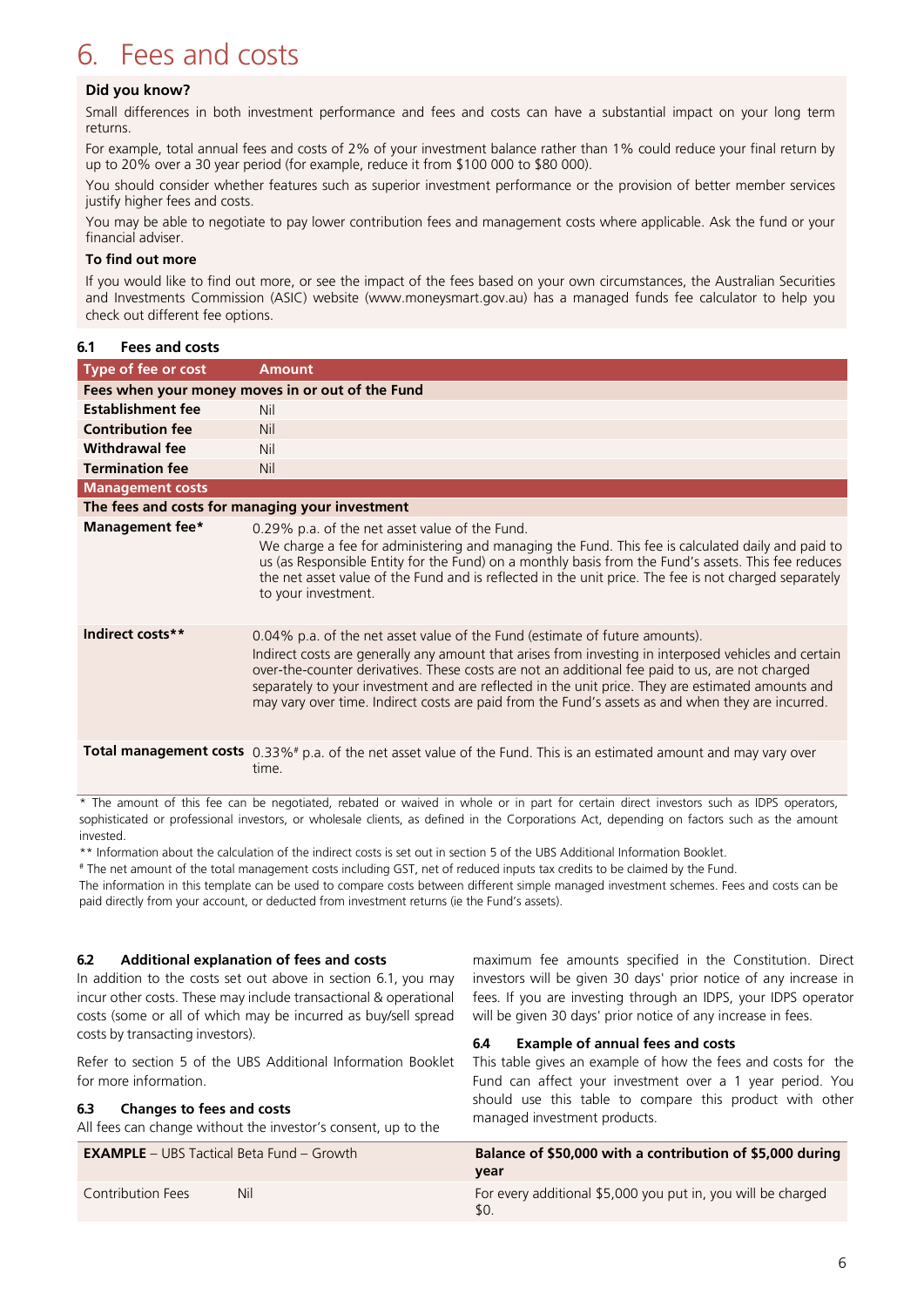| <b>PLUS</b> Management<br>Costs | <b>Total:</b> 0.35% p.a. of the net asset<br>value of the Fund<br><b>Management fee: 0.29% p.a. of</b><br>the net asset value of the Fund<br><b>Indirect costs:</b> 0.06%^ p.a. of<br>the net asset value of the Fund. | And, for every \$50,000 you have in the Fund you will be<br>charged \$175.00 each year.                                                                           |
|---------------------------------|------------------------------------------------------------------------------------------------------------------------------------------------------------------------------------------------------------------------|-------------------------------------------------------------------------------------------------------------------------------------------------------------------|
| <b>EQUALS</b> Cost of fund*     |                                                                                                                                                                                                                        | If you had an investment of \$50,000 at the beginning of the<br>year and you put in an additional \$5,000 during that year,<br>you would be charged fees of from: |
|                                 |                                                                                                                                                                                                                        | \$175,00 to \$192.50*1                                                                                                                                            |
|                                 |                                                                                                                                                                                                                        | What it costs you will depend on the investment option<br>you choose and the fees you negotiate.                                                                  |
| * Additional fees may apply:    |                                                                                                                                                                                                                        |                                                                                                                                                                   |

#### **Establishment fee** – nil

**And**, if you leave the managed investment scheme early, you may also be charged an **exit fee** of nil of your total account balance. † The cost will depend on when in the year the additional \$5,000 is invested.

^ The amounts above reflect indirect costs from the financial year ended 30 June 2021 of 0.06% p.a.

The Australian Securities and Investments Commission ('ASIC') provides a managed funds calculator on its MoneySmart website [www.](http://www.moneysmart.gov.au/) [moneysmart.gov.au](http://www.moneysmart.gov.au/) which can be used to help you calculate the effect of fees and costs on account balances.

You should read the important information about fees and costs of the Fund before making a decision. Go to section 5 of the UBS Additional Information Booklet available on request from your IDPS operator (if applicable), from us by calling 1800 572 018, or from our website: ubs.com/au-am-pds.

The material relating to fees and costs may change between the time when you read this Statement and the day when you acquire the product.

**WARNING:** If a financial adviser is consulted, additional fees may be paid to that financial adviser. Please refer to the Statement of Advice (SOA) issued by your financial adviser, which will provide details of the fees that may be payable.

### <span id="page-6-0"></span>7. How managed investment schemes are taxed

**WARNING:** Investing in a registered managed investment scheme is likely to have tax consequences. We recommend that you seek professional tax advice relevant to your particular situation.

Generally, managed investment schemes do not pay tax on behalf of investors other than withholding taxes (see further below). Net income generated by a managed investment scheme is typically fully distributed to investors and investors are in turn assessed for tax on their share of any income and capital gains generated by the registered managed investment scheme.

An elective taxation regime (referred to as the 'AMIT regime') applies to certain eligible managed investment trusts, known as 'attribution managed investment trusts' ('AMITs'). The AMIT regime has been generally available from 1 July 2016 and is intended to provide greater certainty of tax treatment for beneficiaries. The AMIT rules permit trustees to allocate taxable income to unitholders in a manner that is not dependent upon the amount of income distributed to unitholders and such that income retains the tax character it had when derived by the Fund.

The Responsible Entity has elected into the AMIT Regime with effect from 1 July 2017.

### <span id="page-6-1"></span>8. How to apply

#### **8.1 How to invest in UBS Tactical Beta Fund – Growth**

To invest in the Fund you must send to us the completed Application Form which is available from your adviser or from us. If you are investing through an IDPS, simply complete the documents that your IDPS operator requires. Any enquiries regarding investing in the Fund, such as additional investments, switching between our other UBS funds or transferring ownership, should be directed to us or your IDPS operator (as applicable).

If, for any reason, the Fund ceases to be an AMIT, the general tax rules that apply to other types of trusts would then apply to the Fund. Under those rules, provided that a registered managed investment scheme distributes sufficient income to which unitholders are presently entitled (which may include net realised gains), and (from 1 July 2016) does not derive certain "non-arm's length income", the Responsible Entity will not be subject to tax on the income of the scheme. Rather, members will be subject to tax on the income and capital gains generated by the scheme.

In certain circumstances, the scheme may be required to withhold tax on distributions to members (e.g. income paid to members who do not quote their TFN, ABN, or claim an exemption, and certain types of income paid to non-resident members).

You should read the important information about taxation matters relating to registered managed investment schemes generally and the Fund in particular before making a decision. Go to section 6 of the UBS Additional Information Booklet available on request from your IDPS operator (if applicable), from us by calling 1800 572 018, or from our website: ubs.com/au-am-pds.

The material relating to taxation matters may change between the time when you read this Statement and the day when you acquire the product.

#### **8.2 Cooling-off period**

If you are investing directly and you decide within the 'cooling off' period that you do not want the units we have issued to you, we must give you a refund. This 'cooling off' right enables you to have your investment returned and your money will be repaid after any adjustments for market movements, transaction costs and taxes (if any).